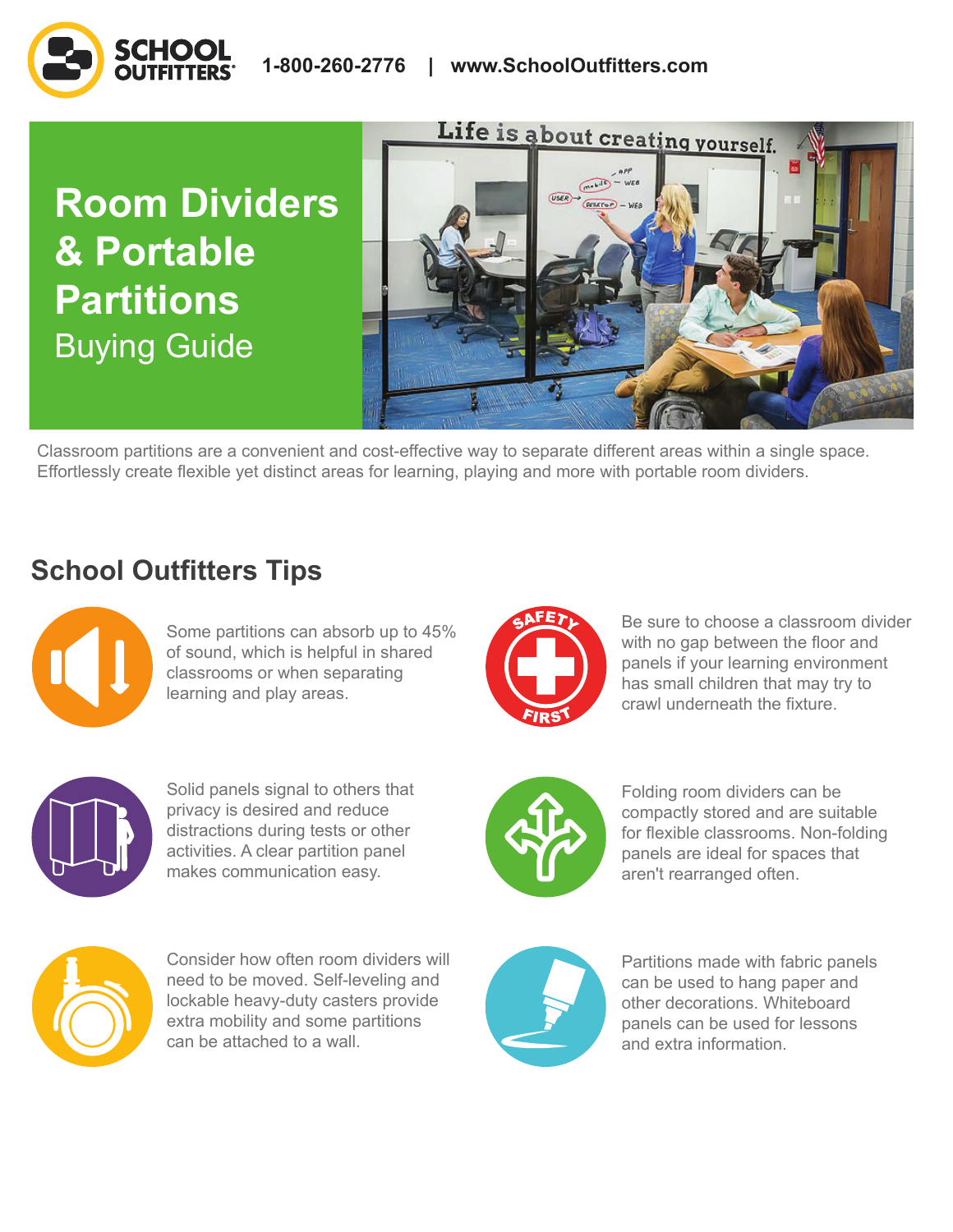### **Types of Room Dividers & Portable Partitions**



#### **Display Panel Partitions**

Multi-functional and stylish display panel partitions offer a number of ways to separate spaces. Hang art and signs on fabric room divider panels, use a **[magnetic tempered glass](https://www.schooloutfitters.com/catalog/product_family_info/pfam_id/PFAM50493?envmkt=Img2&sc_cid=BuyingGuide_RoomDividersandPortablePartitions_ProductLinks_MagneticTemperedGlassPartitionWall)  [partition wall](https://www.schooloutfitters.com/catalog/product_family_info/pfam_id/PFAM50493?envmkt=Img2&sc_cid=BuyingGuide_RoomDividersandPortablePartitions_ProductLinks_MagneticTemperedGlassPartitionWall)** to write out and discuss ideas or lessons or make social distancing decorative with a **[patterned partition](https://www.schooloutfitters.com/catalog/product_family_info/pfam_id/PFAM68703?sc_cid=BuyingGuide_RoomDividersandPortablePartitions_ProductLinks_PatternedPartition)**. Each panel room divider screen is designed with a sturdy base and made with durable materials. Create long displays in hallways or large rooms with convenient multi-unit connectors and lock single panels to keep partitions steadily in place. These versatile room dividers are ideal for art shows, classrooms, offices and more.

**[Shop Display Panel Partitions](https://www.schooloutfitters.com/catalog/default/cPath/CAT189_CAT684?page=viewall&view=grid&sc_cid=BuyingGuide_RoomDividersandPortablePartitions_ProductLinks_ShopDisplayPanelPartitions)** 

#### **Wall-Mounted Room Dividers**



For shared spaces, wall-mounted room dividers are a convenient way to separate areas without having to deal with installing cumbersome ceiling rail tracks. These partitions can be attached to the wall using the included hardware and just as easily removed when needed. The durable metal frame and heavy-duty casters are designed to withstand frequent use as these folding room dividers are open and closed for classes. Available with both fabric and vinyl surfaces, push pins and tacks can be used to hang papers or decorations at any time while whiteboard room divider panels can be added for even more versatility. An optional scotch-guard coating can keep the room divider wall protected from stains for years.

**[Shop Wall-Mounted Room Dividers](https://www.schooloutfitters.com/catalog/default/cPath/CAT189_CAT685?sc_cid=BuyingGuide_RoomDividersandPortablePartitions_ProductLinks_ShopWallMountedRoomDividers)** 



#### **Clear Room Dividers**

Separating spaces within a room to meet social distancing guidelines is easy with clear room dividers. Educators and students can view their entire classroom without compromising safety. A clear single panel room divider can also allow communication between guests and the front desk in an office or library. Some styles have **[writable surfaces](https://www.schooloutfitters.com/catalog/product_info/pfam_id/PFAM70172/products_id/PRO79616?sc_cid=BuyingGuide_RoomDividersandPortablePartitions_ProductLinks_WritableSurfaces)** or **[partially covered sections](https://www.schooloutfitters.com/catalog/product_family_info/pfam_id/PFAM68698?sc_cid=BuyingGuide_RoomDividersandPortablePartitions_ProductLinks_PartiallyCoveredSections)** to provide a bit of privacy. Choose between stationary models and mobile partitions that feature heavy-duty casters. Clear room divider screens are durable and designed with health and safety in mind.

**[Shop Clear Room Dividers](https://www.schooloutfitters.com/catalog/default/cPath/CAT189_CAT3498?sc_cid=BuyingGuide_RoomDividersandPortablePartitions_ProductLinks_ShopClearRoomDividers)** 



#### **Preschool Partitions**

School room dividers designed for preschool and elementary students are a colorful option for separating areas. For very young children, **[interactive preschool room](https://www.schooloutfitters.com/catalog/product_info/pfam_id/PFAM40108/products_id/PRO51046?sc_cid=BuyingGuide_RoomDividersandPortablePartitions_ProductLinks_InteractivePreschoolRoomDividers)  [dividers](https://www.schooloutfitters.com/catalog/product_info/pfam_id/PFAM40108/products_id/PRO51046?sc_cid=BuyingGuide_RoomDividersandPortablePartitions_ProductLinks_InteractivePreschoolRoomDividers)** are ideal as they are low to the ground and designed to withstand rough handling. Classroom room dividers with wheels are extremely versatile and can be easily moved. Some mobile room dividers can teach kids their **[primary colors](https://www.schooloutfitters.com/catalog/product_family_info/pfam_id/PFAM56287?sc_cid=BuyingGuide_RoomDividersandPortablePartitions_ProductLinks_PrimaryColors)** or **[provide space for classroom books](https://www.schooloutfitters.com/catalog/product_family_info/pfam_id/PFAM3114?sc_cid=BuyingGuide_RoomDividersandPortablePartitions_ProductLinks_ProvideSpaceforClassroomBooks)**. Most options are folding room dividers, so they can be compactly stored when they aren't in use.

**[Shop Preschool Partitions](https://www.schooloutfitters.com/catalog/default/cPath/CAT189_CAT748?sc_cid=BuyingGuide_RoomDividersandPortablePartitions_ProductLinks_ShopPreschoolPartitions)**